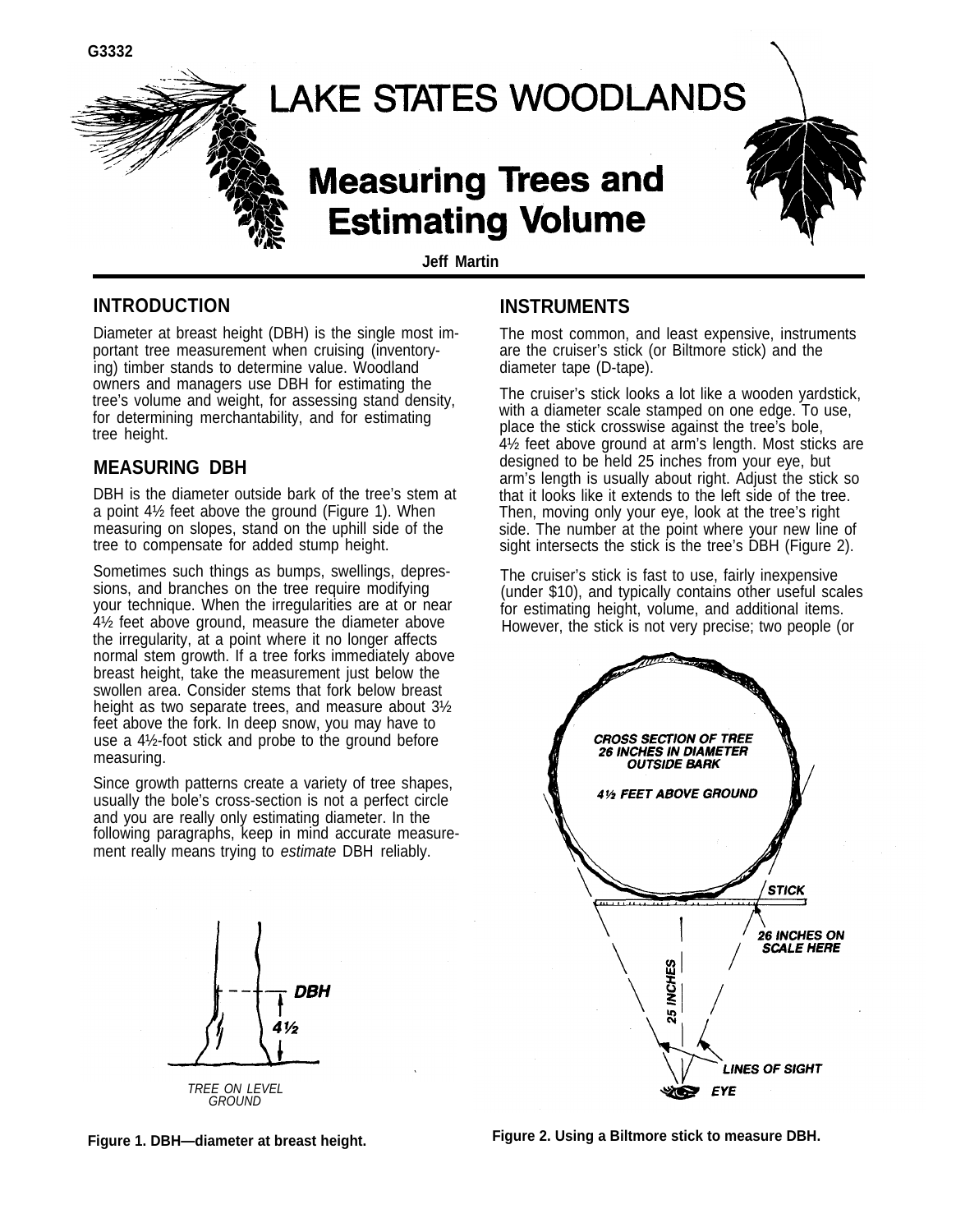one person measuring twice) seldom get the same estimate. For greater accuracy you should take a second reading (at 90 degrees to the first) and then average the two for your DBH estimate—especially on irregular-shaped trees.

With a diameter tape, wrap the tape around the tree's bole at 4½ feet above ground and measure circumference. The tape has graduations on one side that automatically convert circumference to the nearest 1/10 inch diameter.

The diameter tape is also easy to use, fairly inexpensive (\$10 to \$35) and reasonably precise—considerably more than the cruiser's stick. However, the less the tree's cross-section resembles a perfect circle the less accurate the measure will be, because the tape is still measuring a circumference and dividing by pi (3.1416) to get a diameter estimate. Furthermore, you can't move around the tree, take another reading, and average the two, as you could with a cruiser's stick, so use caution when reading to the nearest 1/10th inch with irregular-shaped trees.

If you don't have either of these instruments and don't care to purchase them, you can still estimate DBH reliably by measuring the bole's circumference with a flexible tape 4½ feet above ground, and dividing by pi (3.1416).

#### **MEASURING TREE HEIGHT**

Total height—the height from the ground to the tree tip (the terminal bud if it could be seen or identified)—is useful for helping estimate site index (a measure of how good the stand or site is for growing trees), total tree volume, some merchantable volumes, and tree weight in some of the more elaborate equations.

Merchantable height, generally defined as the height above a 6-inch or 1-foot assumed stump to the upper limit of merchantability, is used for estimating product volumes. The upper limit is usually in terms of a stem diameter (either inside or outside the bark). While merchantable height is typically estimated for the stem's sawlog portion or the pulpwood portion, in some cases the pulpwood height above the sawlog portion is recorded separately.

Unlike total height which is usually estimated in feet, merchantable height is presented in a variety of units—feet, number of 16-foot logs, number of bolts or pulpwood sticks (such as 8-foot bolts or 1 W-inch sticks), etc.

Estimating tree heights requires more judgment or subjectivity than estimating DBH, starting with determining exactly where the tree tip or upper limit of merchantability is located. This is often fairly easy with softwoods, but can be difficult with hardwoods, particularly when leaves are present or when the tree has many branches.

Instruments used for estimating tree heights are collectively called hypsometers and are based on trig-

onometric principles. While many different types have been developed ranging from inexpensive to very costly, the practicing forester commonly uses only a few inexpensive tools. When using a hypsometer, stand a fixed horizontal distance from the tree base, usually 50 feet, 66 feet (1 chain), or 100 feet. Many hypsometers that you might use will work best when you stand at a distance equal to about one-half the tree height.

For best results, trees shouldn't lean more than 5 degrees from the vertical, and the fixed horizontal distance must usually be determined by taped measurement or by careful pacing. View leaning trees at right angles to the direction of lean to minimize height errors.

The most common and easiest to use instrument is the Merritt hypsometer. This simple scale is often printed on the back of a Biltmore stick. It is usually used for estimating merchantable height in terms of 16-foot logs and half-logs. Like the Biltmore stick, the Merritt hypsometer must be positioned at a fixed distance from the eye and the observer must stand a specified distance from the tree base. The distance is usually 66 feet, but since this may vary be sure to use the distance stamped on the hypsometer you are using. Hold the Merritt hypsometer vertically with the lower stick end on a line-of-sight to tree-stump height. With the stick held firm, glance up to find the log height at the desired point on the upper stem (Figure 3). This instrument is useful for estimating merchantable height but it isn't very reliable for precise estimates or for total tree height.

For more reliable estimates use the Abney level, clinometer, or specialized height measuring instruments. Whether or not the expense, and trouble, of using the higher priced equipment is worth undertaking depends on the purpose intended (as well as on your budget).

The Abney level and clinometer usually provide readings within 2 to 5 percent of the true height. These are both optical instruments designed to estimate slope, angles, or height. If the instrument is calibrated to read in percent slope, you can stand any distance from the tree and then simply multiply the percent reading by the horizontal baseline distance to obtain tree height. If the instrument has a topographic scale (instead of slope) you can read feet directly. Usually the observer must stand 66 feet (1 chain) from the tree base. An Abney level costs around \$100, a good clinometer about \$50. The clinometer is not only cheaper, it is also much easier to use.

To use the Abney level or clinometer, point the instrument at groundline or stump height and take a reading; then take another reading with the instrument pointed to the height you want to know (either a merchantable point or the tree top). If both readings are on the same side of zero the height estimate is the difference between the two readings. When one reading is below zero and the other above zero, add the two (Figure 4).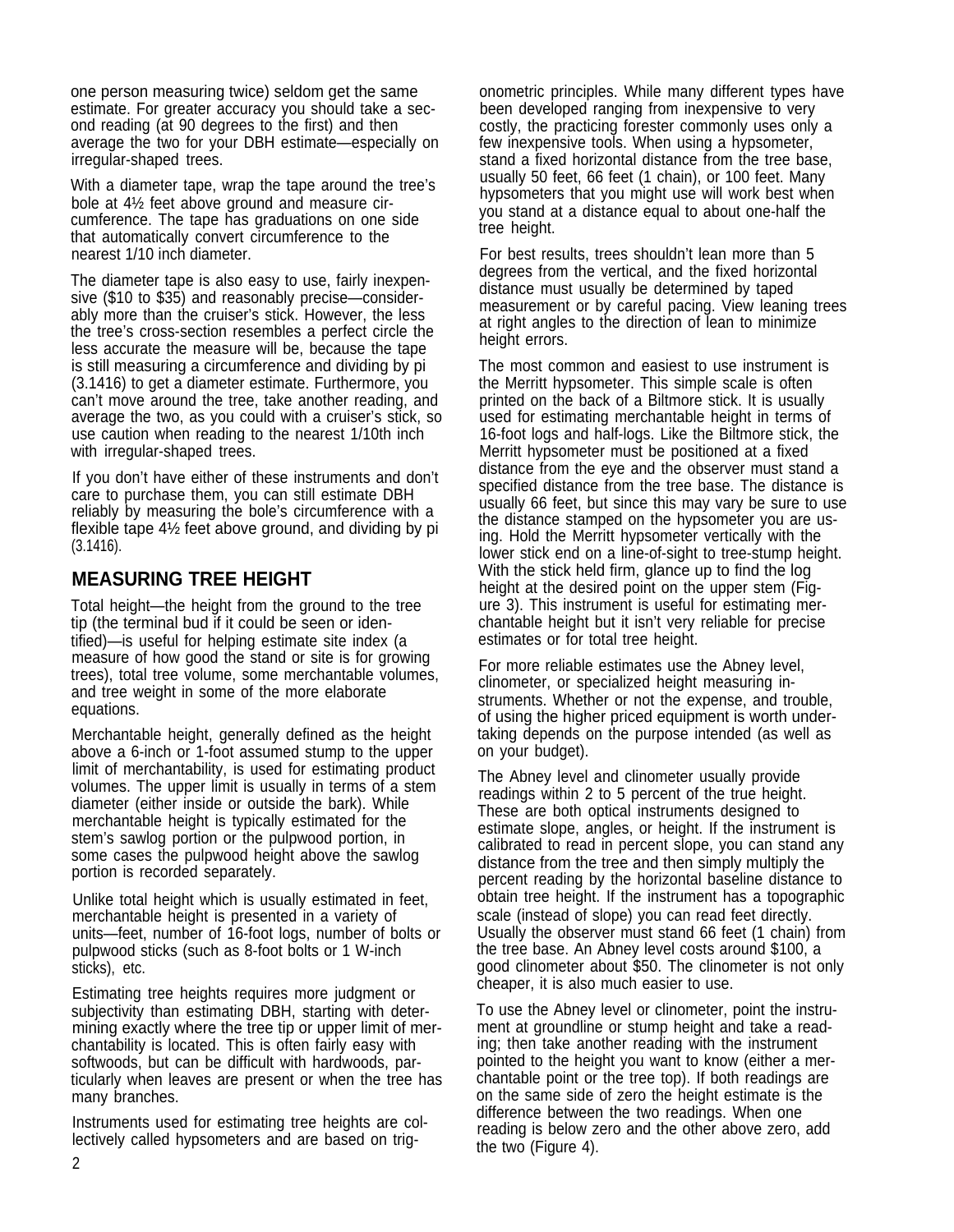

**Figure 3. Using a Merritt hypsometer to measure merchantable tree height.**



**Figure 4. Using a clinometer or Abney level to estimate tree height.**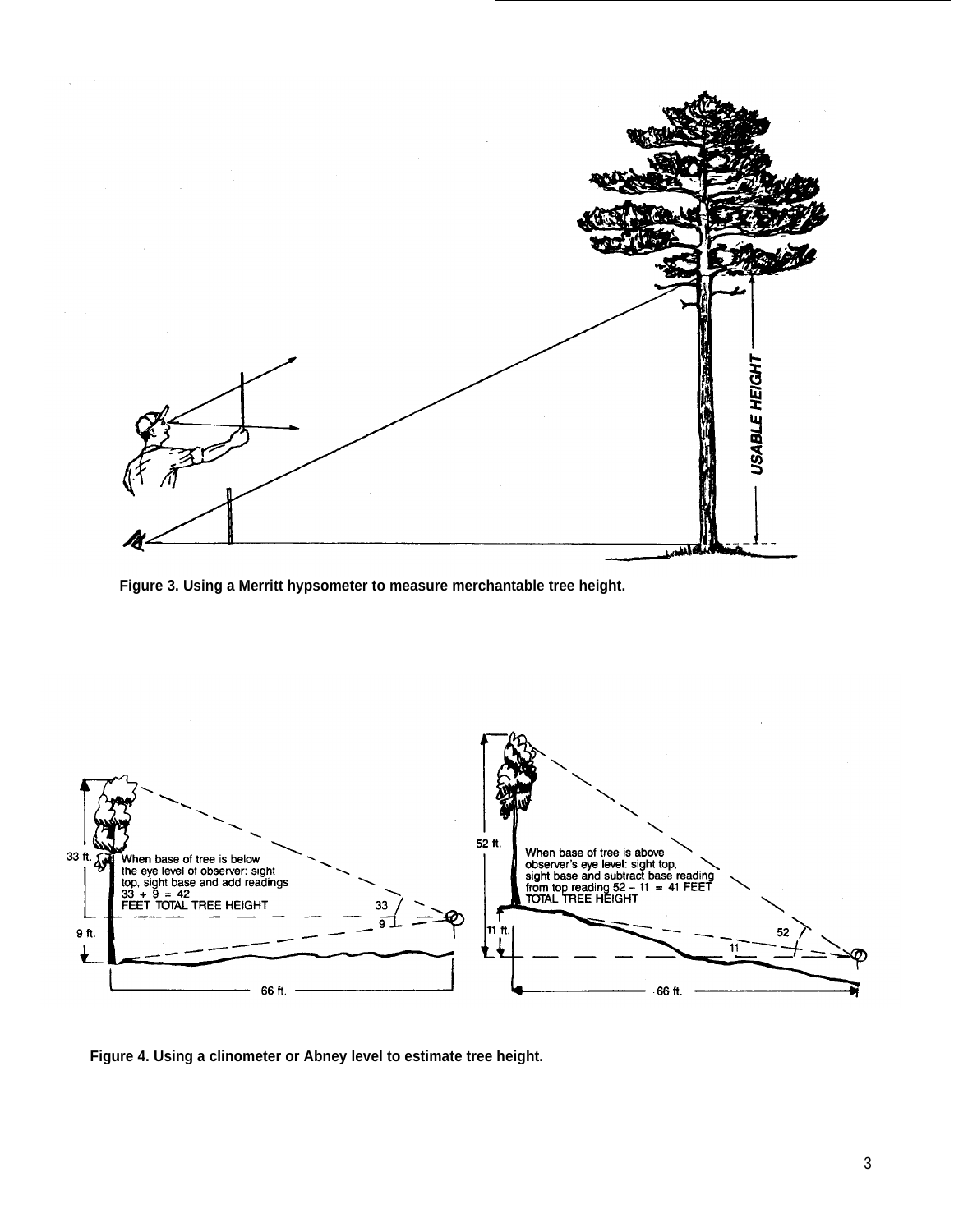| <b>Diameter</b>                |                 |            |                 |                 |                 |                                                            |                |                    |                |
|--------------------------------|-----------------|------------|-----------------|-----------------|-----------------|------------------------------------------------------------|----------------|--------------------|----------------|
| <b>Breast High</b><br>(inches) | $\frac{1}{2}$   | 1          | $1\frac{1}{2}$  | 2               | $2\frac{1}{2}$  | Volume (in board feet) when number of 16-foot logs is<br>3 | $3\frac{1}{2}$ | 4                  | 5              |
| 8                              | 10              | 16         | $\overline{24}$ | 31              |                 |                                                            |                |                    |                |
| 9                              | $\frac{13}{17}$ | 23         | 31              | $\overline{39}$ | $\frac{46}{57}$ |                                                            |                |                    |                |
| 10                             |                 | 30         | 40              | 49              |                 | 62                                                         |                |                    |                |
| 11                             | 22              | 38         | 51              | 62              | 71              | <u>78</u>                                                  |                |                    |                |
| 12                             | 28              | 48         | 66              | 78              | 89<br>112       | 100                                                        | 108            |                    |                |
| 13                             | 34<br>40        | 59<br>70   | 81              | 96<br>116       | 141             | 126<br>160                                                 | 138<br>170     | <u> 145</u><br>178 |                |
| 14                             | 47              |            | 96<br>113       | 137             | 166             | 188                                                        | 204            | 220                |                |
| 15<br>16                       | 54              | 81<br>93   | 129             | 158             | 191             | 224                                                        | 248            | 263                |                |
| 17                             | 63              | 106        | 148             | 182             | 218             | 257                                                        | 285            | 308                | 340            |
| 18                             | 72              | 122        | 168             | 207             | 248             | 292                                                        | 325            | 355                | 395            |
| 19                             | 81              | 137        | 190             | 234             | 280             | 328                                                        | 368            | 405                | 455            |
| 20                             | 90              | 156        | 212             | 262             | 317             | 366                                                        | 415            | 450                | 520            |
| 21                             | 100             | 173        | 238             | 293             | 351             | 405                                                        | 460            | 595                | 585            |
| 22                             | 111             | 194        | 262             | 328             | 392             | 450                                                        | 510            | 450                | 660            |
| 23                             | 123             | 215        | 290             | 360             | 435             | 500                                                        | 560            | 620                | 730            |
| 24                             | 137             | 236        | 319<br>348      | 400             | 470             | 550                                                        | 620            | 690                | 800            |
| 25                             | 149             | 258        |                 | 440             | 520             | 600                                                        | 680            | 760                | 880            |
| 26                             | 165             | 281        | 381             | 480             | 565             | 650                                                        | 740            | 820                | 950            |
| 27                             | 179             | 305        | 415             | 520             | 620             | 710                                                        | 800            | 890                | 1,030          |
| 28                             | 195             | 331        | 450             | 560             | 670             | 760                                                        | 860            | 960                | 1,120          |
| 29                             | 210             | 356        | 485             | 600             | 720             | 830                                                        | 930            | 1,030              | 1,200          |
| 30                             | 227             | 383        | 520             | 650             | 770             | 890                                                        | 1,000          | 1,110              | 1,290          |
| 31                             | 245             | 410        | 560             | 700             | 830             | 950                                                        | 1,080          | 1,200              | 1,380          |
| 32                             | 260             | 440        | 600             | 740             | 890             | 1,020                                                      | 1,150          | 1,280              | 1,470          |
| 33                             | 279             | 470        | 640             | 790             | 950             | 1,080                                                      | 1,230          | 1,370              | 1,560          |
| 34                             | 294<br>312      | 500        | 680<br>720      | 840<br>900      | 1,010<br>1,080  | 1,160<br>1,230                                             | 1,300<br>1,390 | 1,460<br>1,560     | 1,670<br>1,790 |
| 35<br>36                       | 330             | 530<br>565 | 770             | 960             | 1,140           | 1,310                                                      | 1,480          | 1,650              | 1,900          |
| 37                             | 349             | 600        | 820             | 1,020           | 1,210           | 1,390                                                      | 1,570          | 1,750              | 2,010          |
| 38                             | 365             | 630        | 860             | 1,070           | 1,270           | 1,470                                                      | 1,660          | 1,840              | 2,120          |
| 39                             | 364             | 660        | 900             | 1,130           | 1,330           | 1,550                                                      | 1,750          | 1,940              | 2,240          |
| 40                             | 405             | 700        | 950             | 1,180           | 1,400           | 1,630                                                      | 1,850          | 2,050              | 2,350          |

#### **Table 1. Composite table: gross volume<sup>1</sup>in board-feet (Scribner rule) by number of 16-foot logs.<sup>2</sup>**

The figures underscored in the upper portion of the table show volume to a top diameter of 6.0 or more, but lees than 6.0 inches and hence are applicable only to softwoods.

<sup>2</sup>Taken from Gevorkiantz, S. R. and Olsen, L.P. 1955. Composite volume tables for timber and their application in the Lake States. USDA Tech. Bull. 1104.

#### **ESTIMATING TREE VOLUME**

The true volume can only be determined by immersing logs or trees in a tank full of water, and then measuring the displaced water volume. However, this is very time consuming and costly, so woodlot owners and foresters usually use indirect methods to estimate tree and product volumes.

If trees produced boles (trunks) that were perfect cylinders estimating volume would be easy. Everyone could use the equation for calculating volume of a cylinder for all species in all locations. However, because trees taper from ground to tip, and because all species don't do this in the same manner, foresters have designed numerous equations and volume

tables for different species, different regions, etc. In fact there are so many methods for estimating volume that it would be impossible to cover them all in one publication. Therefore, this discussion will be aimed at understanding the general points of estimating volume.

You can estimate tree volume using DBH and height (or in some cases DBH alone) and a volume table or a volume equation.

Tables are generally easier to use if you're only interested in looking up a few trees. And Biltmore sticks often have a volume table stamped on one side of the stick, simplifying things even more. However, if you have a long list of trees from a cruise of your wood-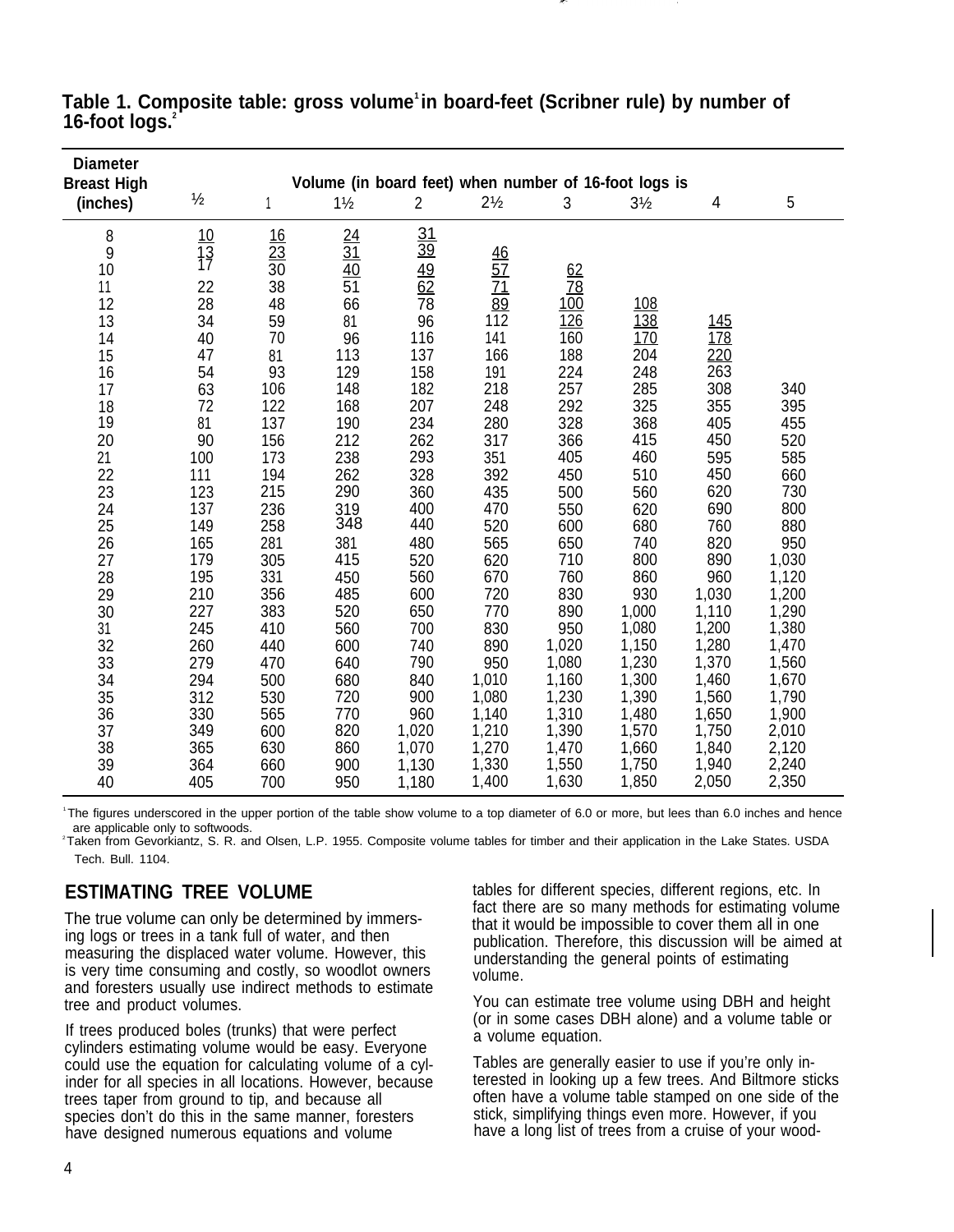| <b>Diameter</b><br><b>Breast High</b> | Volume (in cords) when number of 8-foot bolts is: |              |       |       |       |       |       |       |  |  |  |
|---------------------------------------|---------------------------------------------------|--------------|-------|-------|-------|-------|-------|-------|--|--|--|
| (inches)                              |                                                   | $\mathbf{2}$ | 3     | 4     | 5     | 6     | 7     | 8     |  |  |  |
| $\overline{4}$                        | 0.007                                             | 0.011        |       |       |       |       |       |       |  |  |  |
| 5                                     | .011                                              | .019         | 0.022 |       |       |       |       |       |  |  |  |
| $\frac{6}{7}$                         | .017                                              | .028         | .040  | 0.047 |       |       |       |       |  |  |  |
|                                       | .023                                              | .038         | .053  | .068  | 0.076 |       |       |       |  |  |  |
| 8                                     | .031                                              | .050         | .068  | .087  | .106  | 0.116 |       |       |  |  |  |
| 9                                     | .040                                              | .065         | .088  | .109  | .130  | .153  | 0.170 |       |  |  |  |
| 10                                    | .049                                              | .082         | .111  | .133  | .160  | .188  | 211   |       |  |  |  |
| 11                                    | .060                                              | .100         | .137  | .165  | .190  | .221  | .250  | 0.270 |  |  |  |
| 12                                    | .070                                              | .121         | .165  | .198  | .225  | .260  | .300  | .330  |  |  |  |
| 13                                    | .082                                              | .143         | .197  | .236  | .268  | .305  | .350  | .42   |  |  |  |
| 14                                    | .095                                              | .167         | .228  | .273  | .311  | .353  | .40   | .47   |  |  |  |
| 15                                    | .107                                              | .193         | .262  | .318  | .364  | .41   | .46   | .52   |  |  |  |
| 16                                    | .122                                              | .220         | .300  | .367  | .42   | .47   | .53   | .59   |  |  |  |
| 17                                    | .138                                              | .250         | .340  | .42   | .48   | .54   | .59   | .66   |  |  |  |
| 18                                    | .155                                              | .282         | .382  | .47   | .55   | .60   | .65   | .73   |  |  |  |
| 19                                    | .173                                              | .318         | .43   | .53   | .61   | .68   | .73   | .81   |  |  |  |
| 20                                    | .194                                              | .353         | .48   | .59   | .68   | .76   | .81   | .89   |  |  |  |
| 21                                    | .217                                              | .395         | .54   | .66   | .76   | .84   | .90   | .98   |  |  |  |
| 22                                    | .240                                              | .44          | .60   | .73   | .84   | .93   | 1.00  | 1.07  |  |  |  |
| 23                                    | .262                                              | .48          | .66   | .80   | .92   | 1.03  | 1.10  | 1.17  |  |  |  |
| 24                                    | .288                                              | .52          | .72   | .88   | 1.00  | 1.12  | 1.21  | 1.28  |  |  |  |
| 25                                    | .312                                              | .58          | .78   | .96   | 1.10  | 1.23  | 1.33  | 1.38  |  |  |  |
| 26                                    | .340                                              | .62          | .84   | 1.04  | 1.19  | 1.33  | 1.44  | 1.51  |  |  |  |
| 27                                    | .363                                              | .67          | .91   | 1.13  | 1.29  | 1.45  | 1.56  | 1.63  |  |  |  |
| 28                                    | .388                                              | .72          | .97   | 1.20  | 1.38  | 1.55  | 1.67  | 1.76  |  |  |  |
| 29                                    | .41                                               | .76          | 1.03  | 1.29  | 1.49  | 1.66  | 1.80  | 1.90  |  |  |  |
| 30                                    | .43                                               | .80          | 1.10  | 1.37  | 1.59  | 1.7   | 1.93  | 2.04  |  |  |  |

Table 2. Composite table: gross volume in rough cords to a variable top diameter in**side bark, by number of bolts.<sup>2</sup>**

**<sup>1</sup>The figures underscored in the upper portion of the table are to a minimum top diameter (inside bark) of 3.0 or more, but lees than 4.0 inches. Other top diameters are variable but not less than 4.0 inches.**

**<sup>2</sup>Taken from Gevorkiantz, S. R. and Olsen, L. P. 1955. Composite volume tables for timber and their application in the Lake States. USDA Tech. Bull. 1104.**

land, using an equation with your programmable calculator or desktop computer is faster.

The Resources Evaluation staff of the USDA Forest Service (the North Central station is located in St. Paul, MN) have produced some very good volume equations and tables over the past few years. However, one of the most reliable and popular sets of volume tables is still the "Composite Volume Tables for Timber and Their Application in the Lake States", by S. R. Gevorkiantz and L. P. Olsen, originally published in 1955 as USDA Technical Bulletin 1104. This booklet, last reprinted in 1966, contains volume tables for several units of measure. Unfortunately, the Forest Service reports the bulletin is out of print, therefore, two of the more useful tables have been reprinted here (Tables 1 & 2).

If you measure a tree and find the DBH is 15 inches and the merchantable height is two and one-half 16-foot logs, Table 1 estimates the volume at 166 board feet. If a tree has a DBH of 7 inches and a merchantable height of three 8-foot bolts, then Table 2 indicates a volume of .053 cords. To be on the safe side, round DBH down to the nearest inch and heights to the nearest ½-log or bolt.

Volume estimates for standing trees are normally limited to the central stem or bole; branchwood volume is usually ignored. The estimated volume of the entire bole, total volume, is usually expressed in cubic feet.

The volume of a bole-section is usually called the merchantable volume and in most cases you would need an appropriate merchantable height to use with DBH. Merchantable volumes are based on some enduse (product) and are usually defined as the volume between the stump and some specified upper limit imposed by utilization standards. Although the upper limit is usually a minimum stem diameter, other tree features, such as excessive crook and/or branching, often determine the merchantability limits. Traditionally, merchantable volumes are in board feet and/or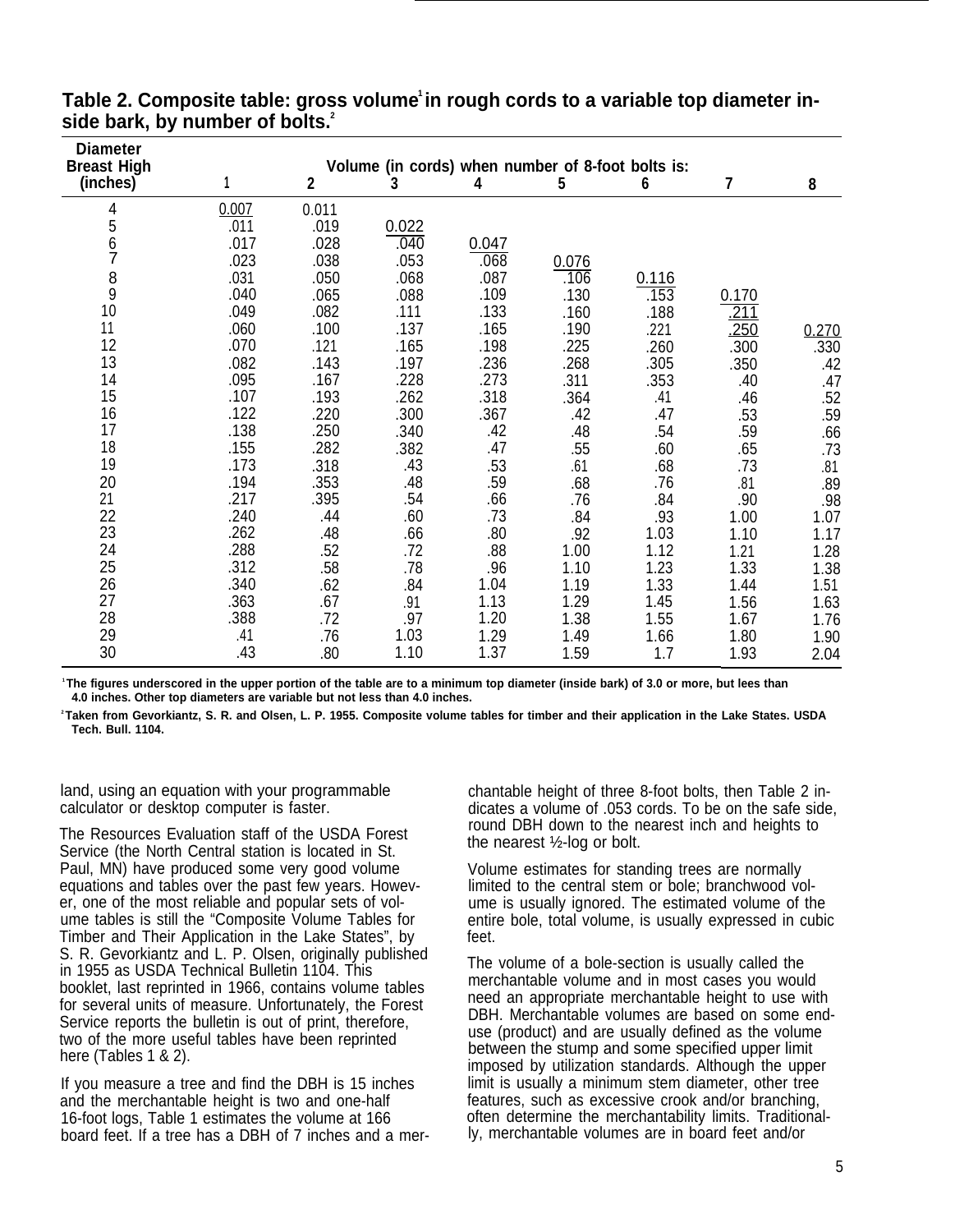cords, but they are now sometimes estimated in other units, such as cubic feet or cunits (100 cubic feet of solid wood). In many locations, primarily areas outside the U.S., that use the metric system, tree volume is expressed in cubic meters.

Most volume measures can be converted from one unit to another but this conversion can lead to complications. For example, the board foot is defined as a solid piece of wood 12 inches x 12 inches x 1 inch. In theory, one cubic foot should yield 12 board feet, and it would if we didn't have saw kerf and round trees to deal with. But because sawmills can't cut round trees into lumber without making some sawdust, slabs and edgings in the process, converting cubic feet to board feet is not as straight-forward. The rule of thumb is about 5 board feet per cubic foot of roundwood (trees or logs) when the DBH is 7 inches; and about 6½ board feet per cubic foot when the DBH is about 26 inches. However, when the tree or tree-section is so small sawn products cannot be manufactured, the conversion is meaningless.

The board foot is used for volume estimates involving merchantable tree sections that will go to a sawmill and be sawn into lumber, railroad ties, pallet stock, etc. These sections are referred to as sawlogs or sawbolts.

Because of difficulties in estimating board feet, foresters have developed at least 100 board-foot log rules (volume tables for logs). The most well-known rules are the Scribner, the International, and the Doyle rules. These various rules have been used in a variety of ways to assist in developing board-foot volume tables for trees.

The objective in estimating merchantable tree volume is to obtain a board-foot value which corresponds with the volume obtained when trees are felled, bucked into logs, and scaled (volume determined).

Another volume conversion that is also a bit arbitrary is cubic feet to cords. A standard cord is defined as a stack of wood 4 x 4 x 8 feet with 128 cubic feet of solid wood, bark and air space. How much is air space and how much solid wood is a debatable issue, but the rule of thumb in the Lake States is 92 cubic feet of wood and bark per cord and 79 cubic feet of solid wood per cord. As with most conversion factors there is some disagreement, but the solid wood factor usually reported is somewhere around 76 to 80 cubic feet per cord.

The same precautions apply to converting board feed to cords as when converting cubic feet to board feet. The rough rule of thumb is one cord equals about 500 board feet (2 cords per thousand board feet).

To further add to the confusion, foresters often speak of "rough" volume versus "peeled" volume, and "gross" volume versus "net" volume. Rough volume usually means including the bark along with the solid wood. Peeled volume excludes the bark. Gross volume includes both sound and unsound (or unusable)

wood. Net volume means that the loss due to rot, crookedness, and other defects has also been estimated and deducted from the gross volume.

Various methods have been devised for estimating the cull or defect in a tree, but all are quite subjective. Most involve assigning the tree a cull class or estimating the percentage loss due to defects. The volume subtracted depends a great deal on the intended manufactured product; some products such as firewood have very low minimum standards (if any at all), whereas other products such as veneer logs allow very few defects.

#### **ESTIMATING STAND VOLUME**

Although the discussion has centered around tree volume, an estimate of volume per acre is probably most useful to the landowner and the forester. One option is to measure each tree in your woodland, estimate the individual volumes and then add them up—a formidable task. Another approach involving a lot less work is to devise some way of sampling the woodlot and then converting the sample volumes to volume per acre. The latter is what a forester does during a "cruise" of your woodland acres.

The most straight-forward way to sample a forest stand is to establish a series of circular plots uniformly throughout the woodland. In this case, the plots are equal in size and usually either 1/10th-acre with a 37.2 foot radius or 1/5th-acre with a 52.7 foot radius. First locate the plot center and then measure each tree within a circle about the plot center having the appropriate radius for the plot size you select.

If you have several distinct stands such as a pine plantation, a stand of immature hardwood poletimber, and an area of mature hardwood sawtimber, you would probably want to sample and summarize the results separately for each stand. How many plots also depends on how reliable you want the estimates to be. As a general rule, sample 5 to 10 percent of the acreage within each stand. For example, if you have 80 acres of fairly uniform hardwoods, you should establish a minimum of twenty 1/5th-acre plots.

Twenty 1/5-acre plots constitute 4 acres in the sample and, 4 divided by 80 equals 5 percent. If you also own a 20-acre pine plantation you would want to sample at least another five 1/5th-acre plots in this stand. To sample 10 percent of the acreage, double the number of plots in each stand. Using 1/10th-acre plots requires twice as many plots for the same sampling intensity.

You can locate your plots randomly or establish them a predetermined distance from each other. The latter is probably easier and should be satisfactory for most purposes. Simply pace the distance (along a straight line) between each plot center. Typically, plots are spaced from 3 to 5 chains (1 chain is 66 feet) apart. You'll need to judge this spacing for each stand and generally any uniform spacing is acceptable. However, don't let personal bias affect the locations, like deliberately aiding a thick tangle of brush. You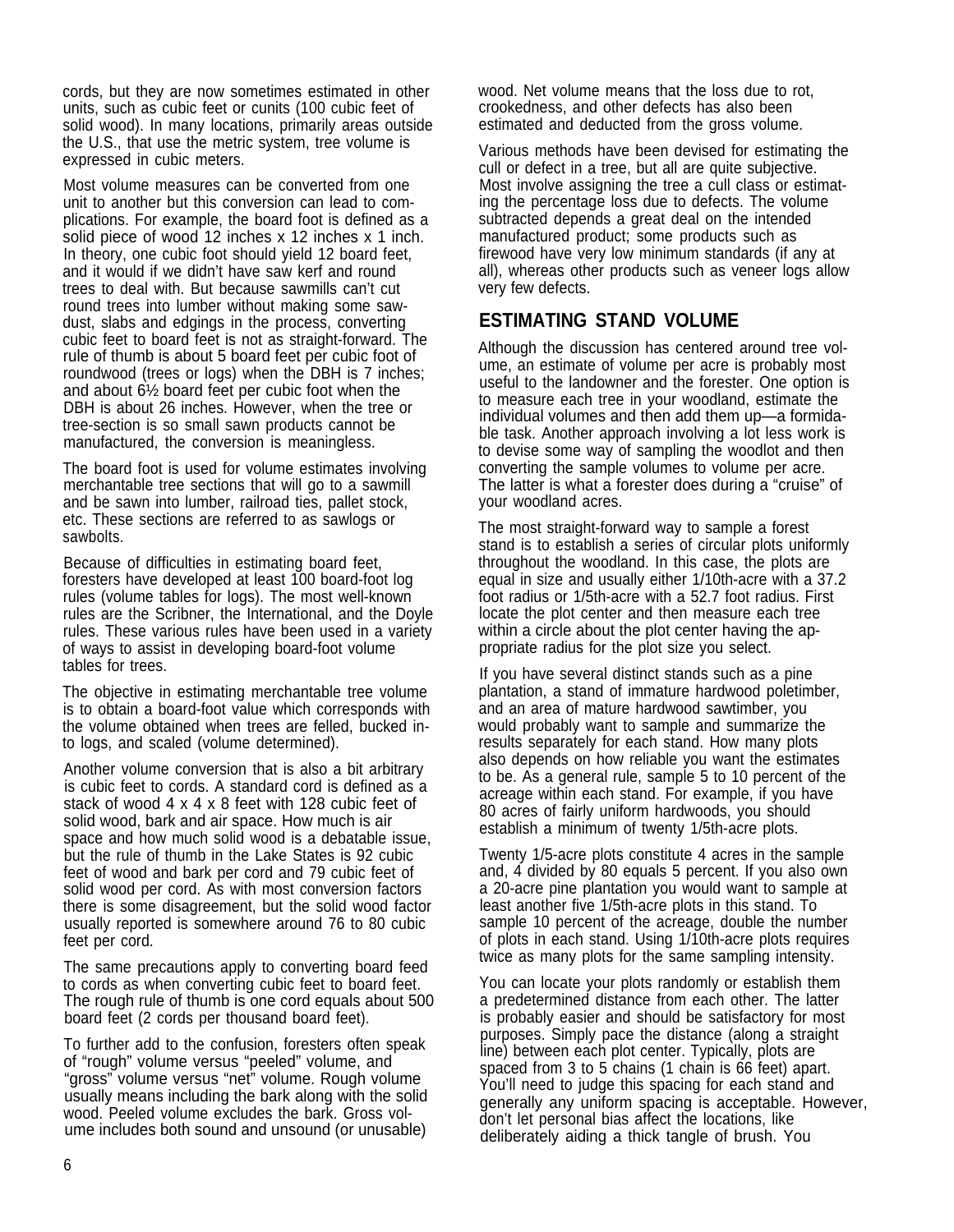should also make sure each plot is entirely within the stand's boundaries.

After locating and measuring the trees within each plot you are ready to summarize the results:

- 1) Add up the volumes for each tree in the first plot.
- 2) Multiply this value by five for a 1/5th-acre plot, or by 10 for a 1/10th-acre plot. This is the volume per acre estimate for plot number one.
- 3) Repeat this process for each plot. When finished you will have an estimate of volume per acre for each plot.
- 4) Then, add these estimates together and divide by the number of sample plots to obtain an average estimate of volume per acre for the stand.
- 5) Finally, to obtain an estimate of total volume for the stand, multiply the average volume per acre from Step 4 by the acreage in the stand.

Although that is all we require from many inventories of our woodlands, it is possible (and in some cases necessary) to have more information about the stand. One option that doesn't add much time or effort to the procedures described above is to keep track of volumes by species or species groups. It makes sense with valuable hardwoods such as walnut and red oak to have separate totals for each. This will help considerably if you are planning a timber harvest on your property.

#### **SOURCES FOR FORESTRY EQUIPMENT**

There are several sources of the forestry instruments described in this publication. Neither the University nor the Cooperative Extension Service is in a position to recommend a specific supplier, but the following companies should have most of the equipment you may need:

Forestry Suppliers 205 West Rankin St. P.O. Box 8397 Jackson, MS 39204

Ben Meadows Company 3589 Broad St. P.O. Box 80549 Atlanta, GA 30366